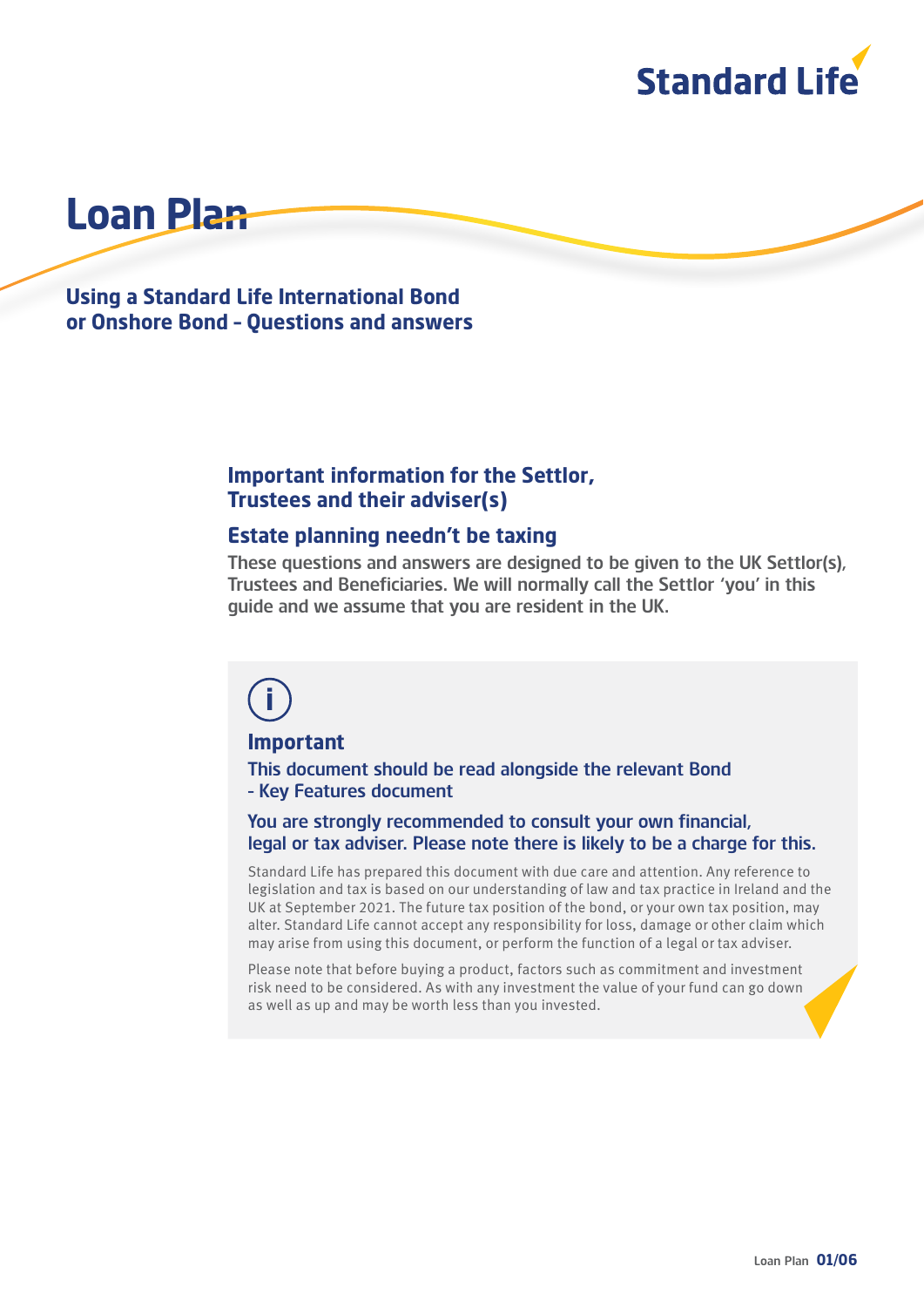# **Why use the Standard Life Loan Plan?**

- The Loan Plan allows you to take steps to reduce Inheritance Tax (IHT). Any growth in the investments will be outside your estate for IHT purposes.
- Since you have made a loan to the Plan and not a gift of capital, you retain the right to receive repayment of the Loan on demand.
- Repayment of the Loan can be by regular payments from the Plan.
- Payments can be made to the Trustees in the event of your death without any need to wait for probate/confirmation.

## **The Trust**

## **Are there different types of Trust available under the Loan Plan?**

Yes. You can choose to use either a Discretionary Trust, a Flexible Trust or an Absolute Trust.

#### **What are the differences?**

A Discretionary Trust allows you to indicate whom you would like to benefit from the Plan, but the Trustees have the final choice on who benefits from those outlined in the Trust Deed.

A Flexible Trust allows the Trustees to choose who benefits from a wide class of Beneficiaries as defined in the Trust. At outset you will specify 'Main Beneficiary or Beneficiaries' who are entitled to any income arising unless the Trustees make a change as to who can benefit.

With an Absolute Trust, you specify the Beneficiary(ies) when the Plan is set up. The specified Beneficiary(ies) cannot be changed later.

Under each Trust, there must be at least one Beneficiary alive at the time of creating the Trust.

#### **What is the governing law of the Trust?**

English law will apply unless you initial one of the boxes in the 'Choice of Law' section of the Trust.

The Trust can be written under English law, Scots law or Northern Irish law.

#### **Which governing law should I choose?**

For practical reasons, it may be sensible to choose the jurisdiction where you live. For example, if you live in Edinburgh, Scots law may be an appropriate choice.

#### **Can I cancel the Loan Plan?**

No, once the Loan Plan is in place, the Trust cannot be cancelled. But the outstanding loan can be repaid to the Settlor and any surplus funds distributed to the Beneficiaries, at which point the Trust comes to an end.

## **The Loan**

#### **How is the Loan repaid?**

The Loan is typically repaid by withdrawals from the bond at a rate of 5% each year over 20 years, although the Settlor can demand repayment of the outstanding Loan at any time.

#### **Can the Settlor give up the right to future repayments?**

If the Settlor does not require the loan repayments, the Settlor can gift them to someone else.

If the Settlor does not require repayment of the outstanding Loan, the Loan can be cancelled. This may have IHT consequences and may have to be reported to HM Revenue & Customs (HMRC). This should be discussed with your adviser. There is likely to be a charge for this.

Standard Life has a deed that is appropriate for the UK Settlor to use if they no longer wish to have the right to receive the loan repayments.

## **Does the Settlor have to receive loan repayments immediately?**

No. If the Settlor does not need to receive repayments immediately, the 'Loan Amount' part of the Trust should be left blank. This confirms that the amount to be repaid each year will be nil. The Trustees can set up regular loan repayments at any time.

#### **Can the Settlor demand early repayment?**

Yes. However, an investment bond is a medium to long term investment and if surrendered early the value could be less than the outstanding Loan.

#### **Why is the Loan interest free?**

By not charging interest on the Loan, the Settlor maximises the available funds for investment by the Trustees.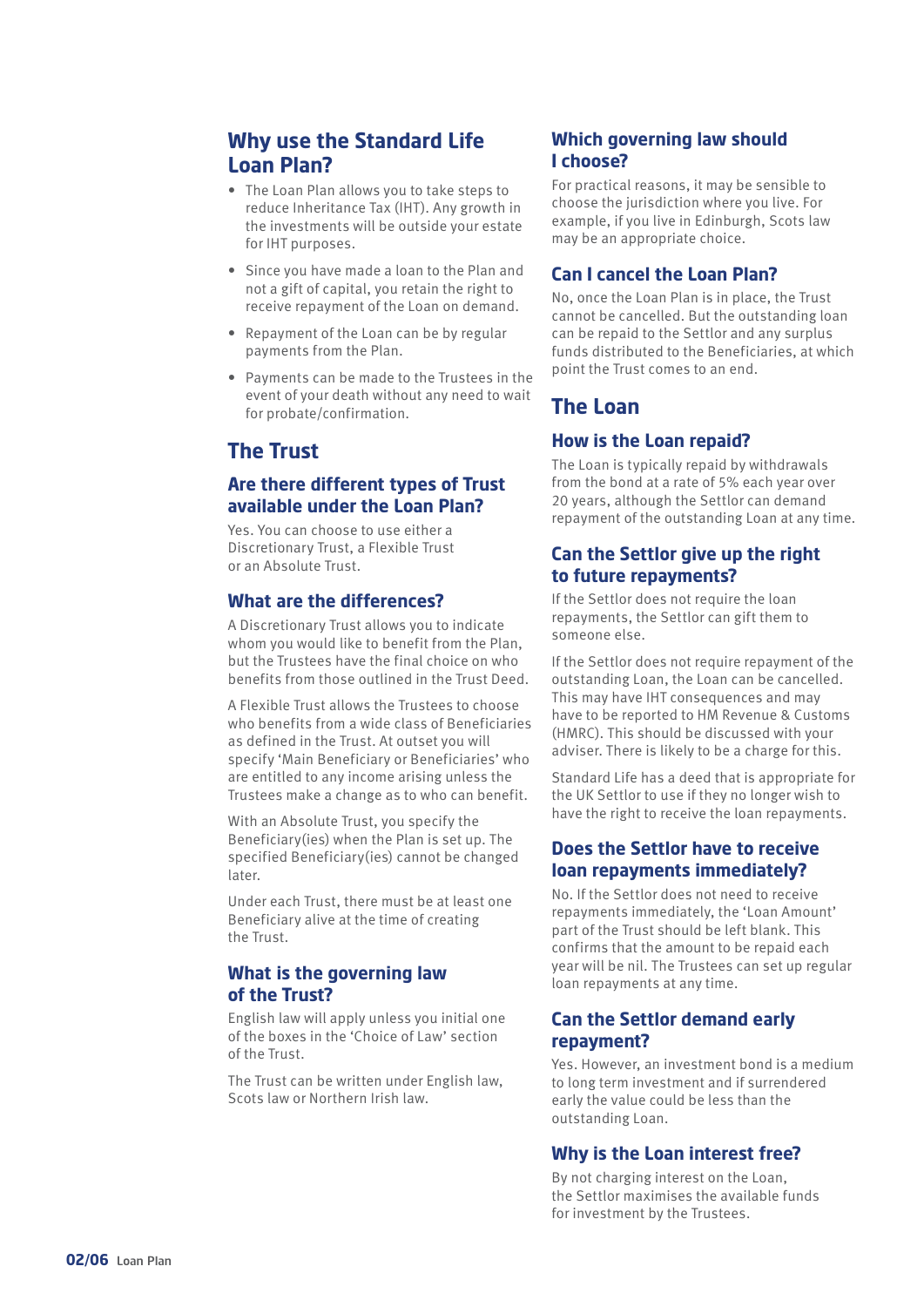#### **Can additional loans be made?**

Yes, but they should not be added to this Loan Plan as this would complicate the loan repayments. You can simply set up a new Loan Plan.

## **The Settlor**

#### **Who is the Settlor?**

The Settlor is the person who sets up the Plan and makes the Loan to the Trustees. The Settlor must be a UK resident.

#### **Can spouses or Civil Partners take out a Joint Loan Plan?**

Yes. A Joint Settlor version of the Plan is available.

A spouse or Civil Partner who is also a Joint Settlor cannot be a Beneficiary of the Trust.

A spouse or Civil Partner will only be able to benefit from repayment of the amount of the loan they individually contributed to the Plan.

The amount loaned by each spouse or Civil Partner will need to be entered on the Trust and on the 'Record of Loan Repayments' (LPRR) form, available from your adviser.

#### **After the Loan is repaid to the Settlor, can the Settlor receive any further funds from the Loan Plan?**

No. It is important that the Settlor receives no further funds or the Loan Plan may not be effective for IHT purposes. The Trustees should carefully note the loan repayments.

The Trustees would be in breach of Trust if they paid you more than the outstanding Loan.

#### **What happens when I die?**

The balance (if any) of the outstanding Loan is included in the Settlor(s) estate on death and will be liable to IHT in the normal way.

The outstanding Loan should be repaid to the Settlor's estate. Alternatively, the Settlor could state in their will that any of the outstanding loan is left to a specific Beneficiary. That Beneficiary may choose to continue to receive loan repayments or recall the loan on demand.

In a Joint Settlor Plan, the amount of the outstanding loan of each Settlor may be repayable to the deceased Settlor's estate, or it may be due to someone named in the Settlor's will. The position varies. This means on first death, the amount of regular withdrawal payments being taken may have to be reduced.

If you set up a Joint Loan Plan please ensure your will is updated so that the right to repayments goes to the person you intend.

## **The Trustees**

#### **Who should I appoint as a Trustee?**

You should select one or more people who know you, for example relatives or friends, who are at least 18 years of age and a UK resident. You could also choose a Professional or a Corporate Trustee, who may charge for their services.

You should note that the Trustees, if a Discretionary or Flexible Trust is used, have control over who benefits from the plan, you should choose your Trustees carefully.

So that it is easier to administer the Trust, it is sensible to restrict the number of Trustees to a small number, for example, three.

#### **Is the Settlor a Trustee?**

Yes, you are automatically a Trustee from the outset, unless you elect to opt out on the Trust Deed. You can choose to retire from being a Trustee at any time. Sometimes a new Trustee may have to be appointed before you can retire.

In the case of a Joint Settlor Plan, you are both automatically Trustees from the outset.

#### **What are the duties of the Trustees?**

The Trustees are responsible for administering the Plan and taking investment decisions in accordance with the Trust Deed. They should monitor and review the investments and they should normally take professional advice in relation to their investment decisions. The Trustees may be asked to produce evidence of these decisions.

They are also responsible for keeping records of the loan repayments. The 'Record of Loan Repayments' (LPRR) form will assist with this.

#### **Can the Trustees be changed?**

Yes. During your lifetime you usually have the power to appoint and/or remove Trustees. After your death this power rests with the surviving Trustees, or in the case of a Joint Settlor Plan, the surviving Settlor.

Standard Life has a deed that is appropriate for this.

Trustees can choose to retire.

#### **What happens when a Trustee dies?**

When a Trustee dies, ownership remains with the surviving Trustees.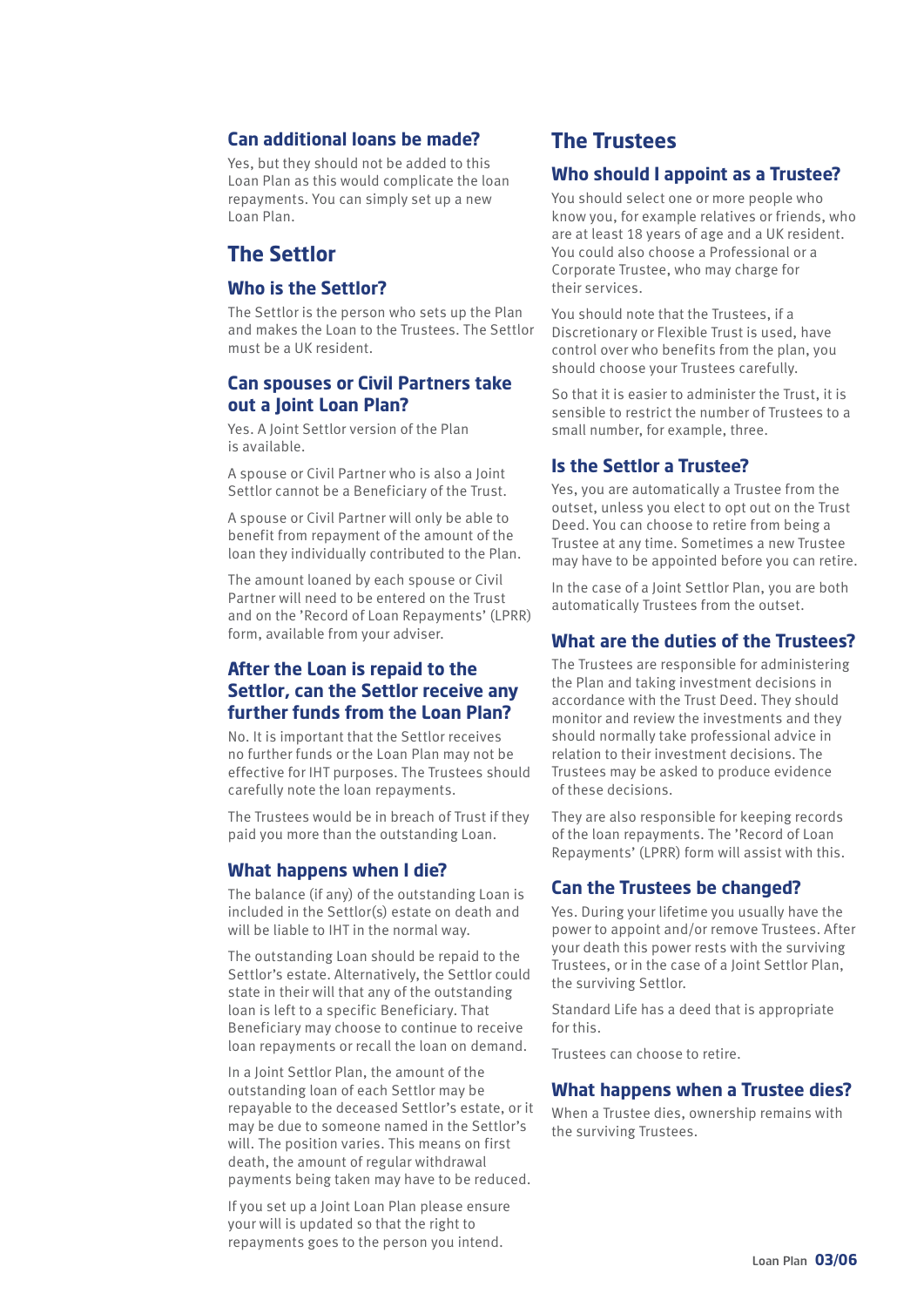#### **Can Trustees reside overseas?**

Only UK resident Trustees should be chosen at outset.

If any of the Trustees later reside abroad, this may affect the status of the Trust and its tax liabilities.

## **The Beneficiaries**

#### **Who are the Beneficiaries?**

A Beneficiary is someone who may be able to benefit from the Trust Fund.

If you use a Discretionary Trust, the class of potential Beneficiaries are defined at outset. The Trustees have final say on who benefits from your Plan, but you can make an 'expression of wish' indicating to the Trustees how you would like them to consider exercising their discretion. Standard Life has an 'expression of wish' form which is suitable for your use.

Under a Flexible Trust, the Trustees can appoint Beneficiaries from a wide class of Beneficiaries as defined in the Trust Deed. At outset you will specify a 'Main Beneficiary or Beneficiaries' who are entitled to any income arising and who will benefit if the Trustees do not make any appointment.

With an Absolute Trust, the Beneficiaries are named when the Plan is set up, and cannot later be changed by the Trustees.

There may be IHT consequences where payments are made to Beneficiaries.

#### **Do I need to complete the Additional Beneficiaries section if I use a Discretionary Trust?**

No, but there may be some instances when you might want to.

The 'Definitions' (in Section 1) of the Discretionary Trust set out who is classed as a potential Beneficiary. The Trustees can choose to make payments to any of these.

Sometimes, you may want to add someone else who not included in these 'Definitions'. For example, a family friend or even a charity.

#### **What happens when a Beneficiary dies before the benefits are paid?**

If you use a Discretionary or a Flexible Trust (on or after 22 March 2006), the value of the Trust Fund is not treated as part of any Beneficiary's estate for IHT purposes, unless they are given an absolute interest.

Under an Absolute Trust, as the named Beneficiaries have a right to their appointed share of the Trust Fund, this benefit will become part of their own estate for IHT purposes.

#### **Can I add a 'whom failing' clause?**

No. Our Trusts are not designed to include this clause. You could make an 'expression of wish' indicating how you would like the Trustees to exercise their discretion if using a Discretionary or Flexible Trust.

## **Inheritance Tax (IHT)**

#### **How will the Loan Plan be treated for IHT purposes?**

The following points give a basic overview of how the Loan Plan is treated for IHT purposes. **IHT is a complex topic and you should speak to your adviser for a more detailed explanation. There is likely to be a charge for this.**

The right to the repayment of any outstanding loan will be treated as an asset of your (the Settlor's) estate for IHT purposes.

There is no gift for IHT purposes when a Loan Plan is set up. But a settlement is still created if you use a Discretionary, or Flexible Trust (after 22 March 2006), so the Trust Fund itself may be subject to IHT charges.

IHT could be due if the Loan has not been fully repaid to the Settlor by the date of death. This is because the balance of the outstanding Loan remains an asset of the Settlor's estate.

#### **Applies to Discretionary and Flexible Trusts only**

The Trustees may have an IHT liability on each 10 yearly anniversary of the Trust being set up. The maximum charge is 6% of the value of the fund at this time and in many cases is a lot less than this.

The charge is based on the value of the Trust Fund, less any outstanding loan amount, at the 10 yearly anniversary date. If this value is less than the available nil‑rate band there will be no charge.

There may also be a charge to IHT when payments are made to the Beneficiaries. These are known as 'exit charges'. The exit charge is usually based on the last 10 yearly anniversary charge or the tax charge at the start of the Trust and can be nil in some cases.

#### **Applies to Absolute Trusts only**

If you decide to use an Absolute Trust, there will be no 10 yearly or exit charges as this type of Trust is not a settlement.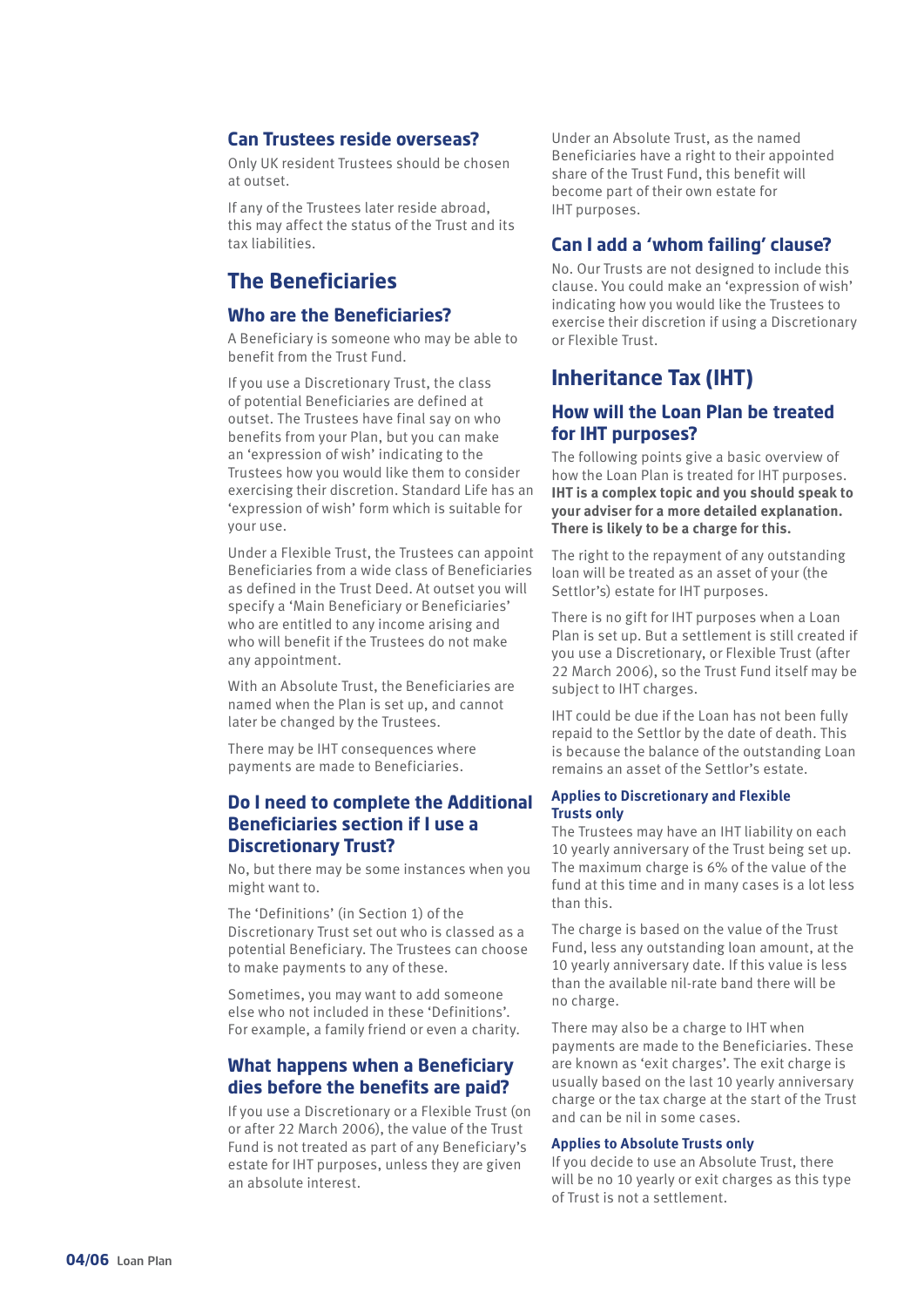#### **How is a Joint Settlor Loan Plan treated for IHT purposes?**

Usually you are each treated as if you had each made a separate loan into Trust. You are treated as having made equal value loans unless you indicate otherwise on the Trust Deed.

# **Capital Gains Tax**

#### **Will the Plan be subject to capital gains tax?**

Trustees will not usually be subject to capital gains tax on bonds.

## **Income tax**

#### **When might an income tax liability arise?**

There will be no charge to income tax unless a chargeable gain arises.

A chargeable gain may arise if the Trustees make withdrawals (which includes withdrawals to pay for Trustees' advice fees) from the bond which exceed a yearly allowance. This is 5% of the initial payment and can be taken each year. Any unused allowance can be carried forward indefinitely. The allowance runs out when 100% of the original payment has been withdrawn.

Withdrawals will reduce the value of the bond. If the withdrawals are greater than any capital growth on the bond, the capital value of the bond will fall.

A chargeable gain may also arise if the Trustees encash the bond or if it is terminated by the death of the last surviving life assured\*. On final termination any previous withdrawals will be taken into account, as will any previous chargeable gains.

If the bond is taken out jointly, you will each be assessed independently on your share of any gain.

You have the right to recover the tax you pay from the Trustees. If you do not do so, the amount you are entitled to reclaim from the Trustees may still be included in your estate for IHT purposes.

If the bond is surrendered after the tax year of your death, or after you move abroad, an income tax charge could arise for the Trustees.

\*Please note that International Bonds which are set up on a Capital Redemption basis do not have any lives assured attached to the Bond.

#### **Who is liable to tax on a chargeable gain?**

The liability for chargeable gains made by the Trustees will depend upon whether you (the Settlor) are still alive and the type of trust chosen. Chargeable gains arising during your lifetime, or within the tax year of you death, will be assessed upon you if you are UK resident in the year of assessment.

**International Bond** – While invested in an offshore bond, you won't normally pay tax on any growth. Therefore, you will be subject to an income tax on the entire chargeable gain at the savings rate of 0%, 20%, 40% or 45%. You can also offset any unused personal allowance or personal savings allowance on your chargeable gain.

**Onshore Bond** – Standard Life pays corporation tax on the income and gains of the funds' investments on the onshore bond. A non-reclaimable basic rate tax credit of 20% is given. This tax credit satisfies the liability for non and basic rate taxpayers. Further tax is only payable if the gain when added to all other income in the tax year falls in the higher rate or additional rates tax bands. If you are a higher rate taxpayer you will pay 20% income tax on gains from onshore bonds and if you pay additional rate tax you will pay 25% income tax.

Any chargeable gain on your offshore bond or onshore bond will be taxed as income in the tax year it arises. However 'top slicing' relief may reduce the tax payable on the gain. This relief is based on the tax that would have been paid on the average gain. Your financial adviser can explain how this works in more detail.

The full gain will be added to your income and this may reduce your income tax personal allowance, entitlement to the personal savings allowance, tax credits and child benefit. Similarly, a chargeable gain may affect your entitlement to working tax credit, child tax credit and child benefit.

Where you (the Settlor) are assessed on the chargeable gain, you have the right to reclaim from the Trustees any tax payable. Failure to reclaim the tax from the Trustees will result in the amount remaining in your estate for IHT. If you do not wish to reclaim the tax from your Trustees you should notify them of your intentions which may result in a transfer of value for IHT purposes unless covered by an annual exemption.